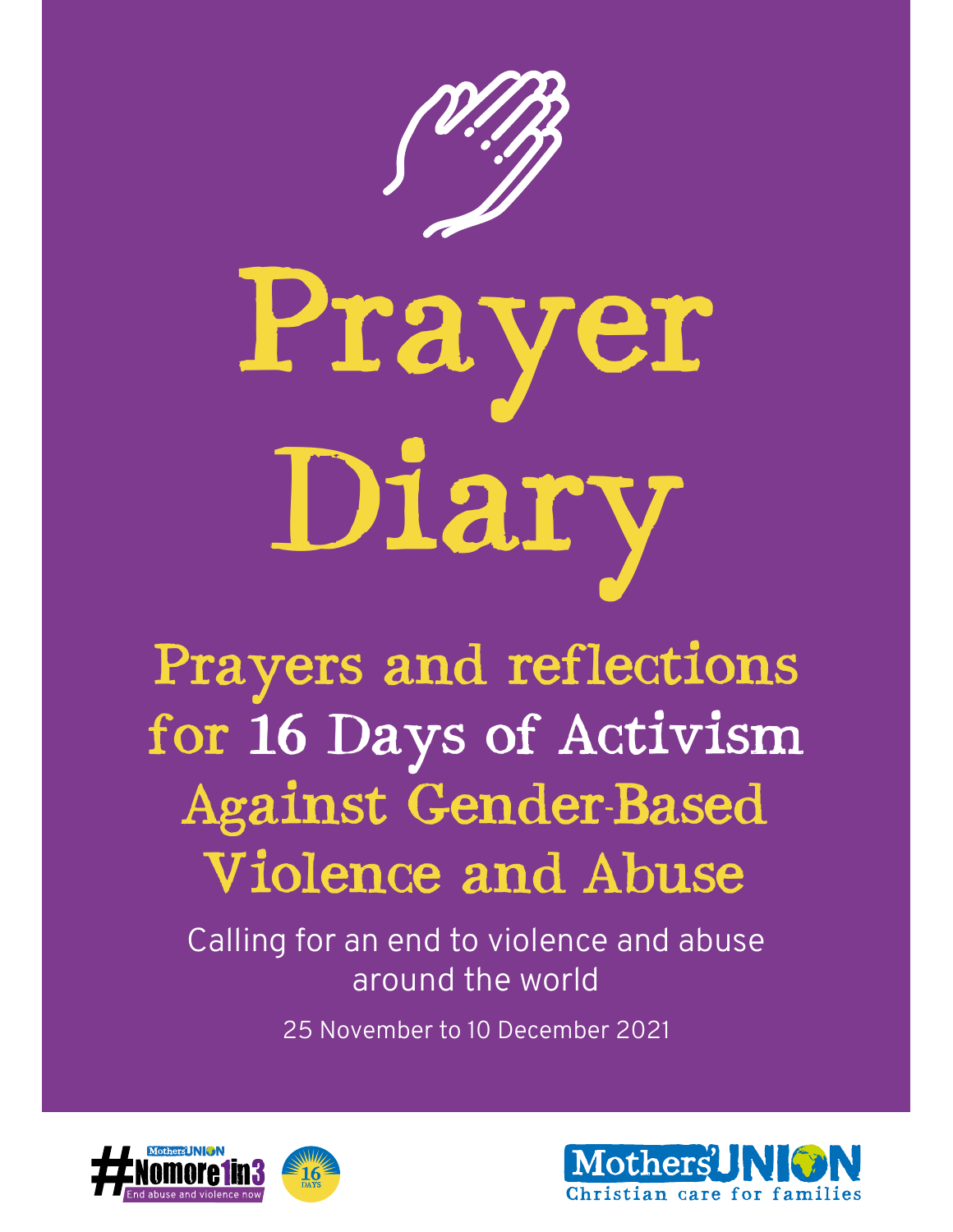# Welcome

Welcome to this special prayer diary, for use during the 16 Days of Activism Against Gender-Based Violence (GBV). In this, we come together to focus our prayers for those living with GBV and those making a stand for change, as well as improving our understanding of the impact of GBV across society. **For our global day on 27 November,** we are again refecting on #nomore1in3 – calling for an end to the violence and abuse suffered by 1 in 3 women across the world. Our global day has great potential to raise awareness of these heart-breaking issues worldwide, so let's use our amazing fellowship to do just that.

Domestic abuse and GBV affect people in different ways. By having this focus, we are not forgetting others; **Mothers' Union is against all forms of violence and abuse**. Our members show such passion and commitment in their work, as they make communities and individuals safer around the world.

Let us not be overcome, but through our prayers and actions be part of something that means women and girls can live to their full potential. Let's work to make our world a place where they can do this without fear, in the knowledge that they are precious, that they have rights, that they are wonderfully made.





This diary was created by members of the Policy Community of Interest to inspire, engage and support others 16 Days Prayer Diary 2021

# What is 16 Days of Activism ?

The United Nations' 16 Days of Activism Against Gender-Based Violence and abuse is an annual international campaign. It takes place from 25 November (International Day for the Elimination of Violence Against Women) until 10 December (International Human Rights Day).

Started 30 years ago by activists at the inaugural Women's Global Leadership Institute, the 16 Days are used by individuals and organisations around the world to call for prevention and elimination of violence against women and girls.

Throughout the campaign, Mothers' Union joins with over 6,000 organisations from approximately 187 countries to raise awareness of, and call for an end to, gender-based violence and abuse in all forms and in all societies.

GBV can affect any person at any time, and statistics demonstrate that women and girls are particularly at risk. Every day of the year, Mothers' Union works alongside communities to help end domestic abuse and genderbased violence and to support those affected by it. For these 16 days, we focus on women and girls, recognising the value of women and men refecting, praying, and acting together to call for an end to violence in all its forms.

*'For the LORD is a God of justice.' (Isaiah 30:18b)*

*'Nothing in all creation is hidden from God's sight. Everything is uncovered and laid bare before the eyes of him to whom we must give account.' (Hebrews 4:13)*

**DAYS**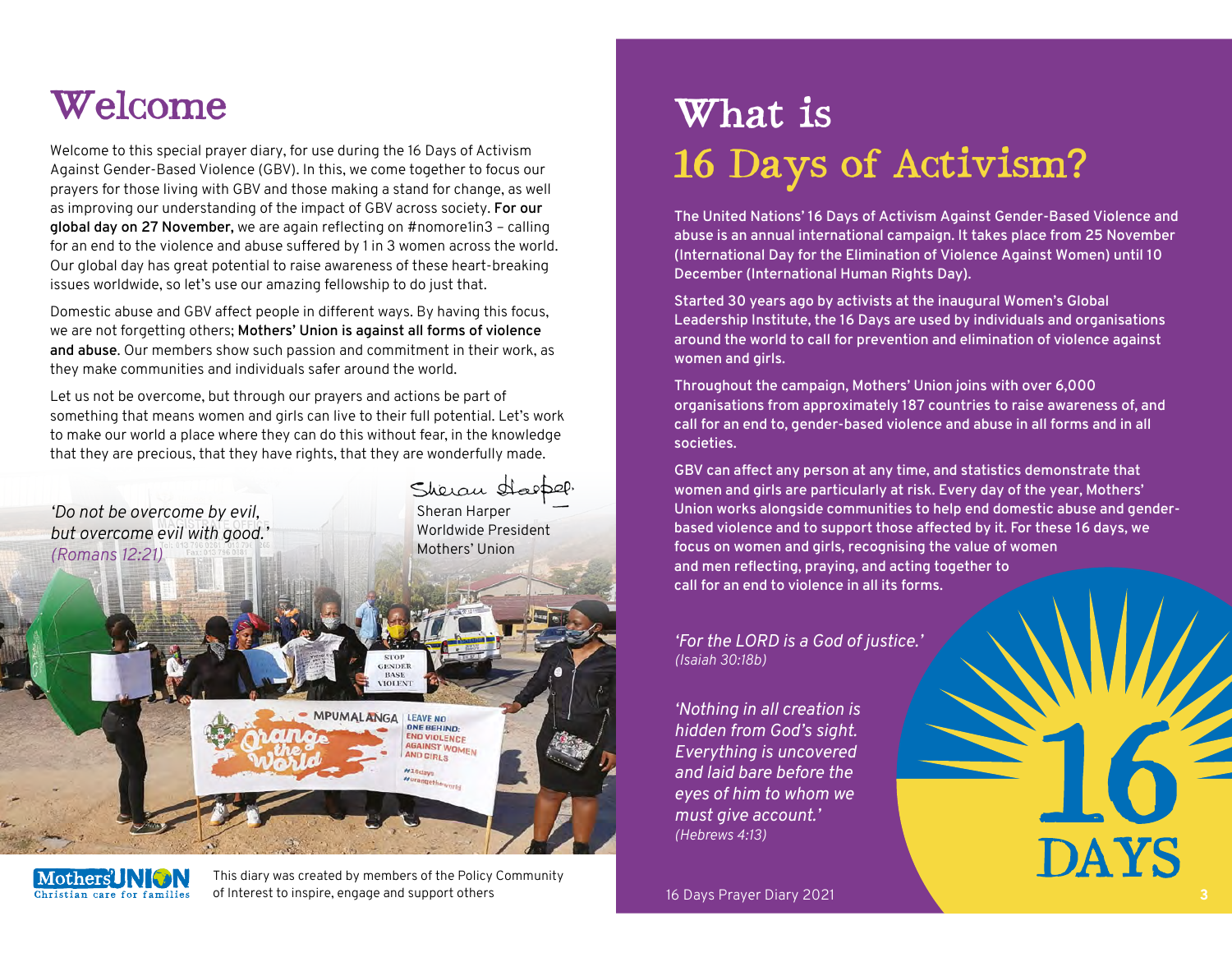# Mothers' Union Global Day of Action



# Saturday 27 November 2021

On our Global Day of Action, tied into the 16 Days of Activism, we are building on last year's campaign, focusing on #nomore1in3 (no more 1 in 3). 1 in 3 women will be impacted by some form of violence in their life and we believe this is unacceptable.



This year we are coming together on Saturday 27 November, marking it by wearing a purple scarf.

We will gather, where possible, for a three-minute silence at **1.03pm** (linking to the 1 in 3 theme).



We want to make this as big as we can, combining the voices of our four million members around the world – calling for action on an international scale and in the countries where we live.

# **Their are 3 different ways you can be involved:**



We hope this event will be held at cathedrals in at least 15 dioceses across Britain and Ireland, with as many members as possible, plus clergy and other local high-profle individuals. Speak with you diocesan president (DP) to see what the plans are in your area or to maybe lead on this!



Get together at a local level, perhaps in your branch or deanery, or ask other local groups to get involved.



If you can't join an outside event, why not join in fellowship with those from your own home?

# **Join of the School Day of Action are the School Day of Action are the School Day of Action Saturday 27<br>
The Communication of the School Day of Action the Gross of Activism, we are building<br>
What we do the stress are signa**

When holding a group event, try standing in a line or circle, with every third person placing the purple scarf over their mouth or eyes, as a symbol of 1 in 3 women affected by violence. You can also be creative and think of your own ideas.

### **Supporting resources**

We will produce templates for you to use for events, including signs, information sheets, local newsletter articles and press releases. These will be available on the MU website closer to the event date: **www.mothersunion.org/global-day-2021**

# **Tell us what you are doing!**

Together we want to get those who make the decisions on funding, support and services to sit up and listen. Let us know what you are planning – big or small! Complete this simple online form **https://bit.ly/GlobalDayEvents** or let your DP know, so that they can collate and share with Mary Sumner House and try and secure national press coverage.

# **Buy your purple scarves today**

Special branded campaign scarves can be purchased here: **www.mueshop.org/collections/no-more-1-in-3**

Why not wear your scarf to church or other events over the 16 days, to spark conversation? Use the information in this prayer diary to share why we are campaigning on this issue.

**4** 16 Days Prayer Diary 2021 16 Days Prayer Diary 2021 **5**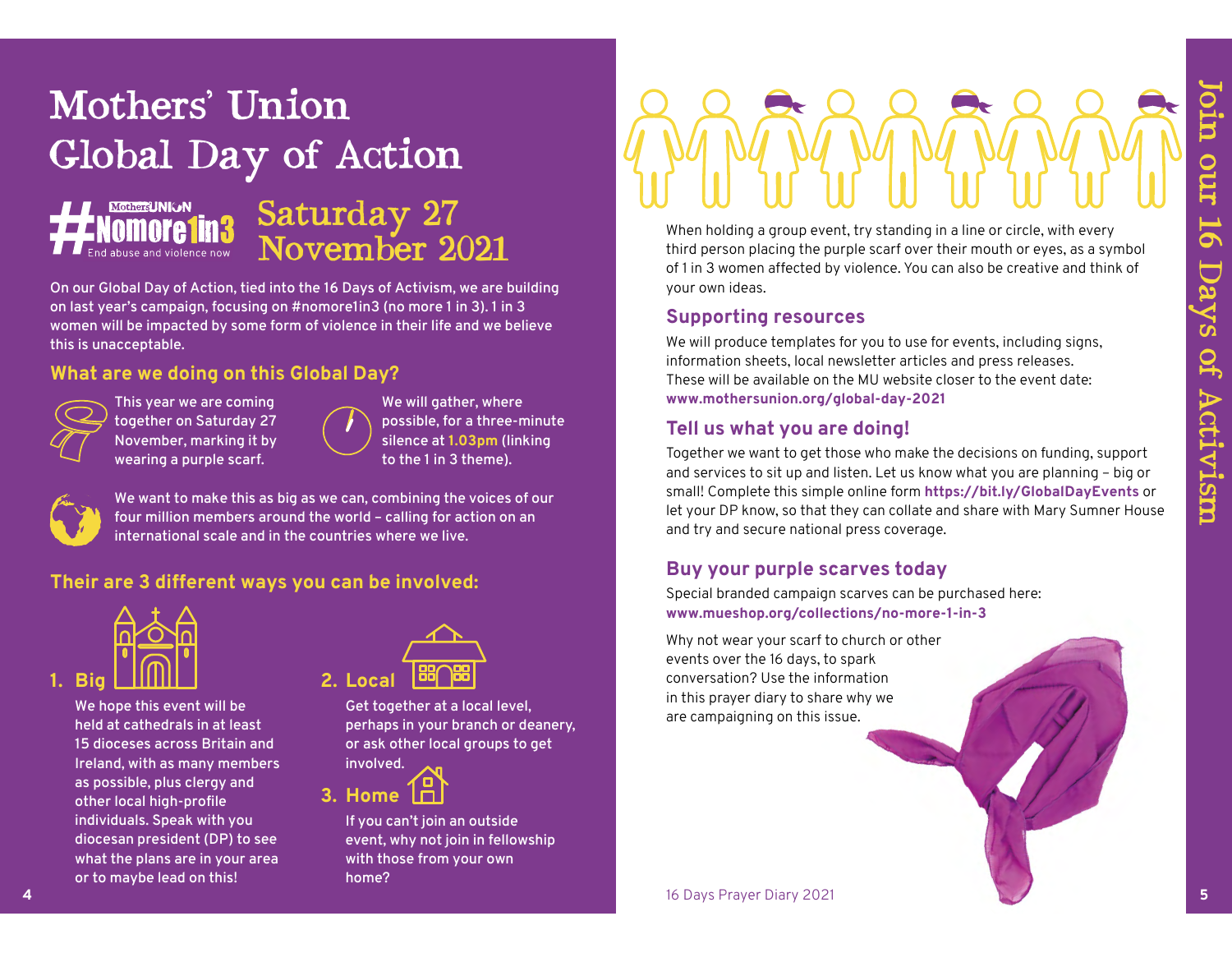# Thursday 25<sup>th</sup> November

### **International Day for the Elimination of Violence against Women**



1 in 3 women experience physical or sexual violence in their lifetime, most frequently by an intimate partner. (UN)

*'There is one universal truth … violence against women is never acceptable, never excusable, never tolerable.' (UN Secretary-General Ban Ki-moon, 2008)*

*'As I have loved you, so you must love one another.' (John 13:34)*

Loving one another like Christ means caring and respecting each other.

In fullness of love, we seek to serve one another, to be uplifting, gracious, supporting and encouraging.

May God reveal violence, discrimination and abuse in our communities and help us to understand and speak out against all forms of violence.

# Friday 26th November

### **Spotlight on FGM**

Worldwide, 200 million women and girls have undergone Female Genital Mutilation. (UN)

*So God created humankind in his own image, in the image of God he created them; male and female he created them. (Genesis 1:27)*

Our physical bodies are an important part of the body of Christ and the 'temple of the Holy Spirit' (1 Corinthians 6:19). We are each beautiful and precious in his sight.



We pray for women and girls living with health problems because of FGM, for effective education programmes and for those who accompany survivors on their journey of healing.

# Saturday 27<sup>th</sup> November

# The impact on children **#Momore1in3**



*'Before I formed you in the womb I knew you, and before you were born I consecrated you, I appointed you a prophet to the nation.' (Jeremiah 1:5)*

Before children are even formed in the womb, they are known and loved by God. Children are often the unseen and unheard victims of domestic violence. We can only imagine what it is like for a child to see a parent experiencing abuse from their spouse or partner and being unable to prevent it.



Today we pray for every child who is a survivor of violence in the home. May they find help and support. We pray for all those services offering a listening ear to children.



# **The story of Tamar**

Tamar's story is a powerful, uncomfortable example of perpetuated sexual violence and God's condemnation of it. It is a stark reminder that sexual violence is a violation of human rights.



*Read 2 Samuel 13:1-22. Refect on this biblical story and how it mirrors the experiences of many in the 21st century.* 

Consider: in what ways does our society make it hard for those who have experienced gender-based violence to speak out about their experiences?



We pray for the healing of pain caused by sexual violence and for caring men and women who will speak out against sexual violence and endeavour to support people who have experienced it.

Why not wear you scarf to your Church service today**?**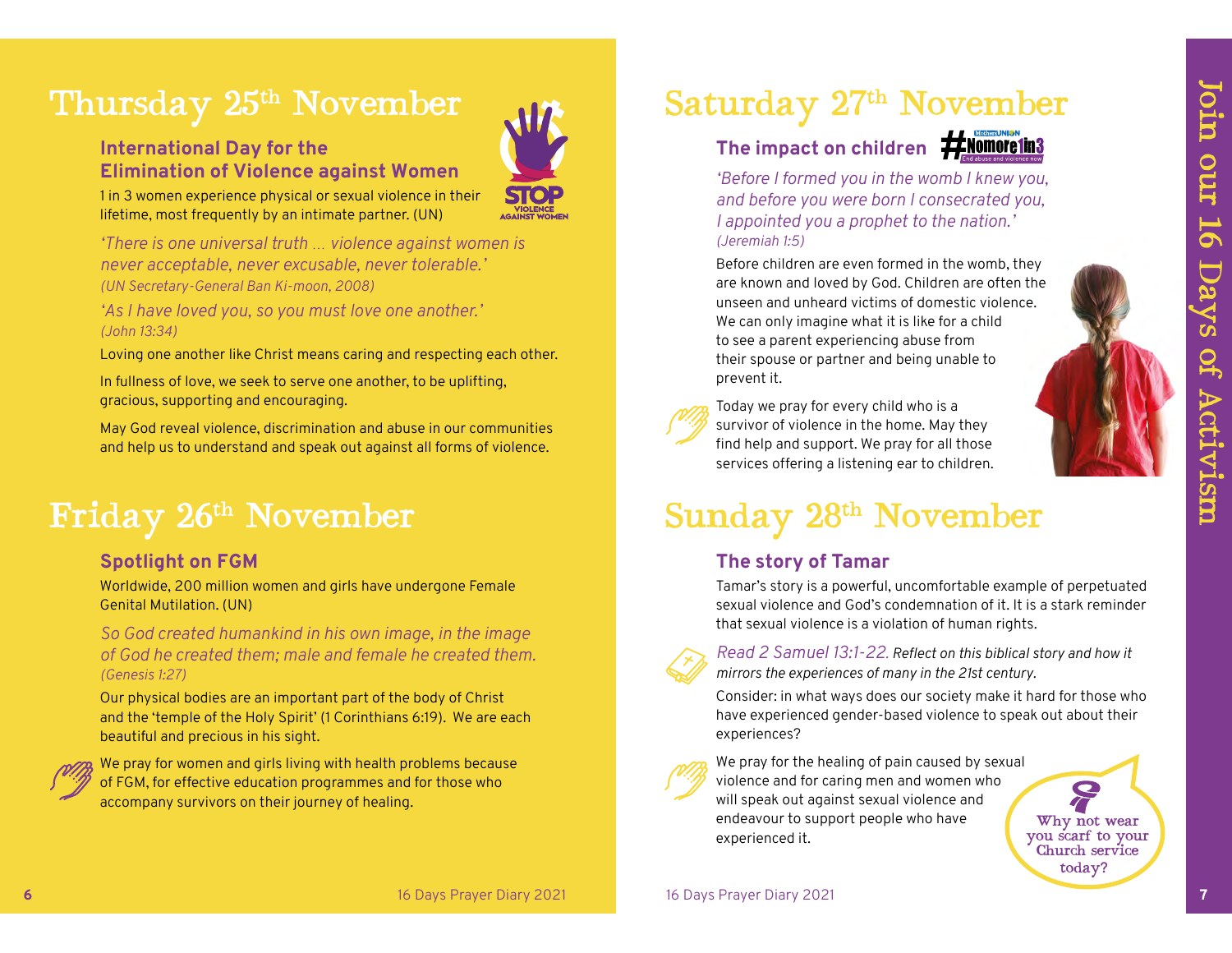# Monday 29<sup>th</sup> November

### **The disabled community**

*'A vast crowd brought to him people who were lame, blind, crippled, those who couldn't speak, and many others. They laid them before Jesus, and he healed them all. The crowd was amazed! Those who hadn't been able to speak were talking, the crippled were made well, the lame were walking, and the blind could see again! And they praised the God of Israel.' (Matthew 15:30-31)*  **Monday 29th November The disabled community**<br>
The disabled community<br>  $\pi$  vest crowd brought to him people who were lame, blind,<br>  $\pi$  is the tractivism of the state of activities of the crippled were made well, and the

We are all one in Christ, no matter how different we might look or how our bodies might move. The disabled community is also affected by domestic abuse. How terrifying it must be when your carer is your abuser.

We pray that the government will recognise that the disabled community is affected by domestic abuse and that laws will be changed accordingly.

### **Safe places**

Where is your safe place? As Christians, we understand God to be our stronghold, our place of refuge – a God of solidarity in suffering. How can we join with God, by standing in solidarity with women and children who do not have a safe refuge from violence?

The Istanbul Convention the gold standard framework on violence against women, recommends one woman's refuge space per 10,000 population. A refuge is a safe haven, but every day, women and children are turned away because of lack of space.



Pray for the women who need to access the refuges, for women who are healing from trauma, for staff on the frontline and for the provision of adequate supplies of emergency refuge accommodation.

# Wednesday 1<sup>st</sup> December

### **Elder abuse**

*'Remember the days of old; consider the years of many generations; ask your father, and he will show you, your elders, and they will tell you.' (Deuteronomy 32:7)*

Often within our rural communities, many generations still live together or close by to one another. The elderly can be subject to domestic abuse from a family member. There are many women who have been brought up to stay in a marriage no matter how badly they are treated.

### *We remember how our Lord ensured his mother would be cared for even after his death (John 19:26-27).*

Today we think of the elderly women and men who are stuck with an abusive family member. We pray that they will seek and find help.

# Tuesday 2<sup>nd</sup> December

# **The Samaritan woman at the well**

*Read John 4:1-30*

Jesus challenged many social customs. Here, Jesus chooses to demonstrate to us that this woman is created and loved by God. He does not treat her as a social outcast, or condemn her, but meets her in her need and gives her life.

Reflect on this biblical story and how it mirrors the experiences of many in the 21st century. How do we respond to people who feel isolated, unworthy or excluded? Why do you think survivors of sexual violence don't always feel able to report their experience?



We pray that we can love as Christ did and be a faithful witness in representing God and sharing God's unconditional love.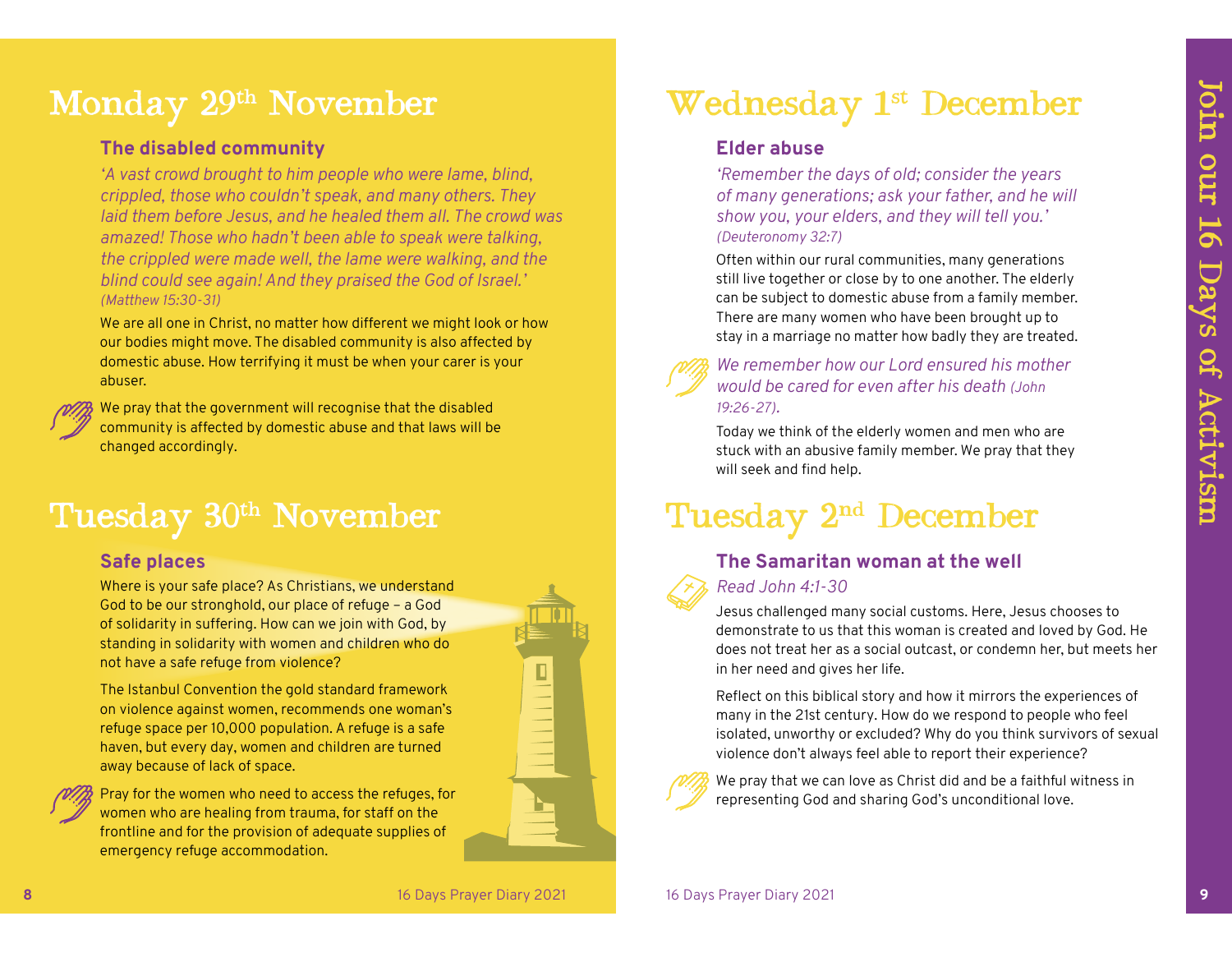Our work in action<br>
"Wednesday 3rd December<br>
"Nobody cares what happens... the neighbours know but they act<br>
"Nobody cares what happens... the neighbours know but they act<br>
like nothing is going on... how can they hear it

# **Let their voices speak out.**

**The 'Souls of Our Shoes' exhibition** is available

in Ireland **(allireland. mothersunion@gmail. com)** and the UK **(hilary. moran@btinternet.com)** with mainly women's voices, accompanying their shoes.



# **Freedom from FGM**

Female genital mutilation (FGM) has long been practised in the Diocese of Sebei, Uganda. Mothers' Union has been campaigning against it, with great success in urban areas. Women have been empowered; men in the community are supportive. Women who have been mutilated can now talk openly about the disadvantages of FGM.

Reports from schools and churches are encouraging. Girls study without fear of mutilation. Marital confict and separation due to FGM issues have reduced. Through the efforts of MU leaders, girls have a right to pursue their education without disruption and women have a right to sexual pleasure during marriage.

We thank God for all that has been achieved. but the struggle against FGM in rural areas of the diocese is ongoing. The campaign to prevent women and girls from experiencing this continues.

# Our work in action Wednesday 3rd December

# **Coercive control**

Coercive control is the most pervasive form of domestic abuse. Not necessarily physical, it is a persistent and deliberate pattern of behaviour by an abuser over a prolonged period, designed to achieve obedience and create fear. It may include coercion, threats, stalking, intimidation, isolation, degradation and control. It may also include physical and/or sexual violence.

### *'...as we have opportunity, let us do good to all people.' (Galatians 6:10)*

How can we act to change a culture that accepts coercive behaviour in a relationship?

We thank God for legislation on this issue, and we pray for effective resourcing and implementation to enable victims and families to regain their lives.

# Thursday 4<sup>th</sup> December

# **Breaking the cycle of trafficking**

Speaking of her rape as a seven-year-old child, and her subsequent five-year mutism, Maya Angelou said that cynicism in a young person is one of the worst things, because they move from knowing nothing to believing nothing.

Worldwide, almost 20% of all trafficking victims are children. Children traumatised by abuse carry that trauma into adulthood. Many enter abusive relationships, either as victims or perpetrators.

# **How can we contribute to breaking that cycle?**



We pray for children living in desperate situations, whose families are coaxed into trafficking them to orphanages or to other countries for work, believing they can have a better life.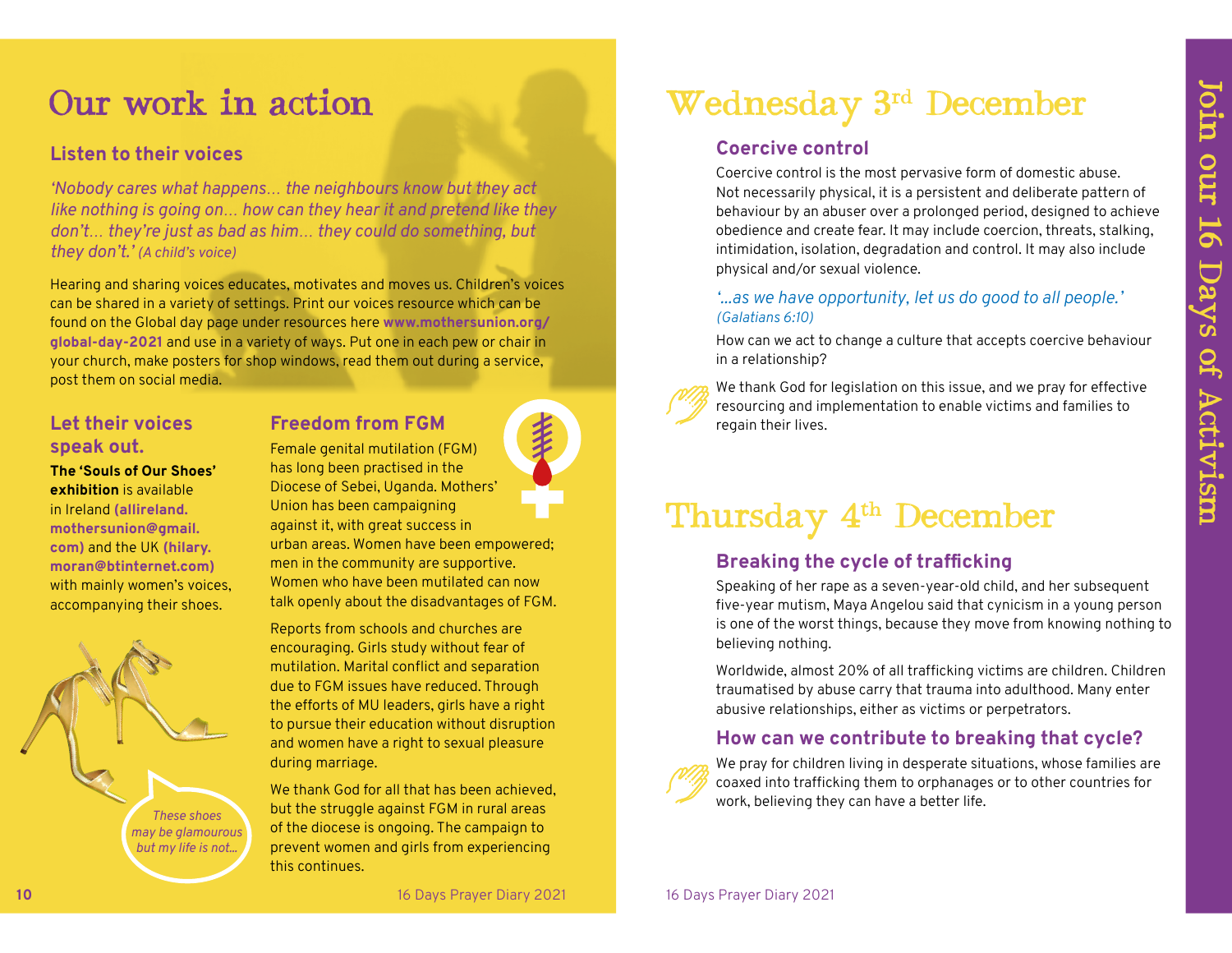# Friday 5th December

# **Healthy relationships matter**

Behind beautiful homes can lie a predator that no one else sees.

A woman may be experiencing physical, fnancial and emotional abuse, yet feel it is important, despite her private misery, to submit to her husband, no matter the cost. All because of how she understands Ephesians 5:22 ('wives, submit to your husbands'). It is a tragic irony when this verse is used to justify violence and abuse against women. **Finday 5<sup>ch</sup> December**  $\frac{1}{2}$  **Healthy relationships matter Women in conflict zones**<br>
Exambelevativism scarce is experienced as a weapon of the service tower and the principal preced at the principal properties of the

We pray that we may faithfully teach God's Word and that it may not be used as a tool to damage and abuse. May church communities work towards being safe places where survivors will be listened to and signposted to places of support.

*Our love for God motivates and challenges us to keep this command: 'Love the Lord your God with all your heart and with all your soul and with all your strength and with all your mind; and, Love your neighbour as yourself.' (Luke 10:27)* 

Survivors and perpetrators of violence may find it hard to love both God and themselves. Reflect on how or whether they can be helped to do this. How might this benefit them in the long term?

We give thanks that we can show our love for God and God's people though our actions; and that these actions will have eternal as well as earthly significance.

# Sunday 7<sup>th</sup> December

# **Women in confict zones**

In confict zones, rape is being used as a weapon of war. Targeted violence does not come from nowhere; there was a pre-existing inequality and social norm from which it stemmed. Violence against women is a symptom of a deeperrooted societal ailment.

Stigma and silence are the bedfellows of violence and inequality. Education and empathy are the breakers of chains.

We pray for MU Literacy and Financial Projects in communities and refugee camps, where women are fleeing war and conflict.



We pray for the women who lead and who attend these projects, that they may gain confidence and invaluable training to

# Monday 8<sup>th</sup> December

enhance their opportunities.

# **The impact of child marriage**

### *Each year, 12 million girls marry before the age of 18. That's 23 girls every minute. (UN)*

Child brides face huge challenges because they are married as children. Girls tend to be poor, under-educated and live in rural areas, where birth and death rates are high, and confict is common. Isolated and with limited freedom, they lose their childhood.

Child brides are neither physically nor emotionally ready to become wives and mothers, risking dangerous complications in pregnancy and childbirth, and often suffering domestic violence.

### *'For he will deliver the needy who cry out, the afficted who have no one to help.' (Psalm 72:12)*



We pray for a change in religious and cultural norms and that governments will outlaw this appalling practice.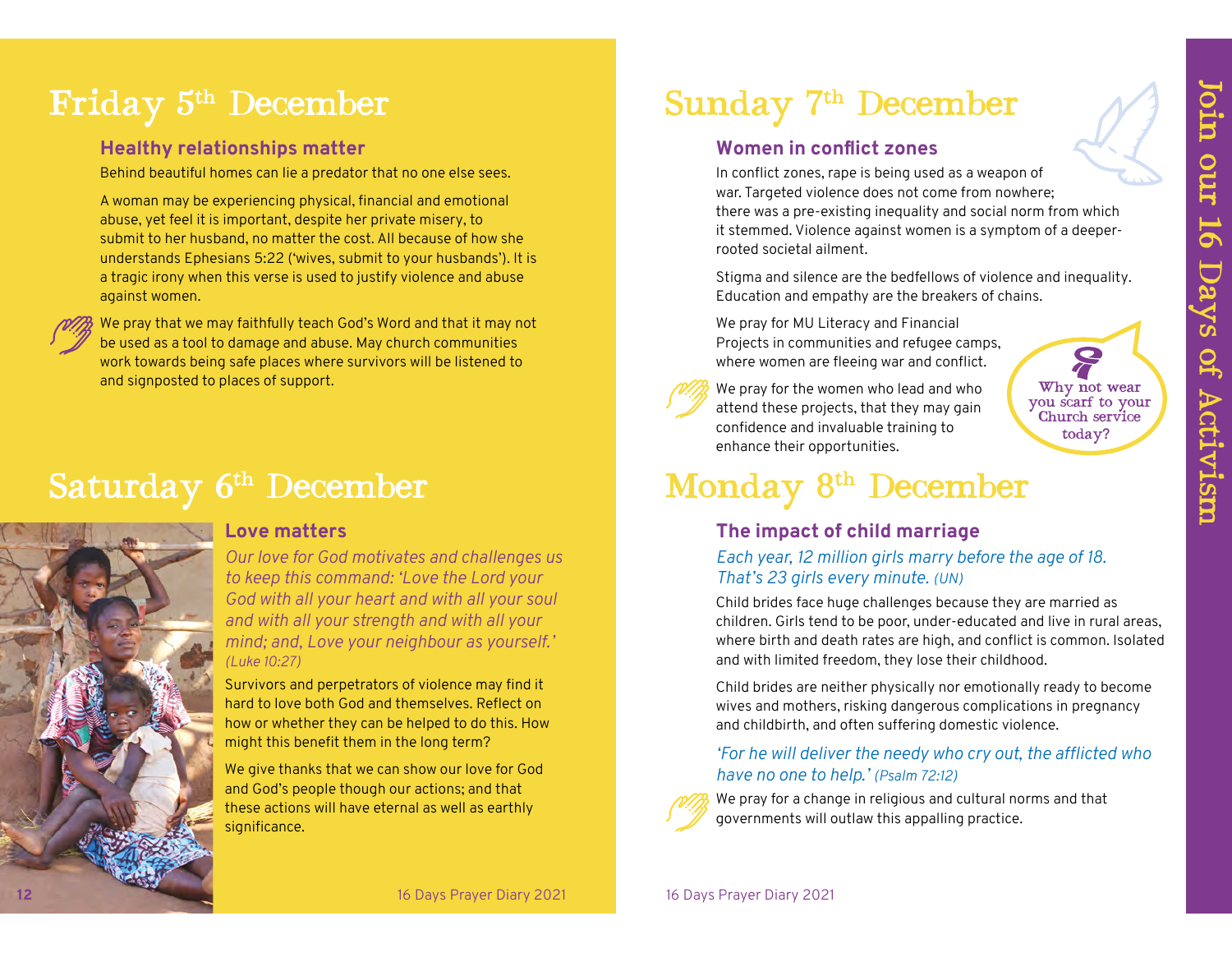# Tuesday 9<sup>th</sup> December

### **Transforming power**

*God's power is transformative. Mary meekly gave her 'yes' to the angel who told her she was to be the mother of Jesus. She sat helpless at the foot of the cross as she watched her son die. Yet this same Mary sang the radical song – the Magnifcat (Luke 1:46-55).*

### **What does the song of Mary say to the use and abuse of power in our society?**

Lord, in our lives there are times to accept what life brings and trust in your guidance and love. May power be used for the good of all, and may those who abuse power, remember that, in the end, all power comes from God.

# Wednesday 10<sup>th</sup> December

# **International Human Rights Day**

*'There is neither Jew nor Gentile, neither slave nor free, nor is there male and female, for you are all one in Christ Jesus.' (Galatians 3:28)*

Today we rejoice and reflect on ways we can share God's compassion and love.

*'Where, after all, do universal human rights begin? In small places, close to home – so close and so small that they cannot be seen on any maps of the world.'* 

### *(Eleanor Roosevelt, UN)*

We are all created equal and are together one with Christ. Respect for women and girls is the responsibility of everyone.

Pray that we may bring love and respect into the small and hidden places, to those who feel unvalued and unseen.



- 
- 
- 
- **Actions**<br>
1. **Everyone has a story**. Make eye contact with those whom you meet today,<br>
greet each one with a welcoming smile. Listen to a woman today, You do<br>
not known her life behind closed doors. Believe in her, invest

# **MU 16 Days of Activism resources**

**Mothers' Union** www.mothersunion.org/global-day-2021

**UN Women** www.unwomen.org/en/what-we-do/ ending-violence-against-women/facts-and-figures

**Restored** https://www.restored-uk.org/resources/

Add links to your local organisations here: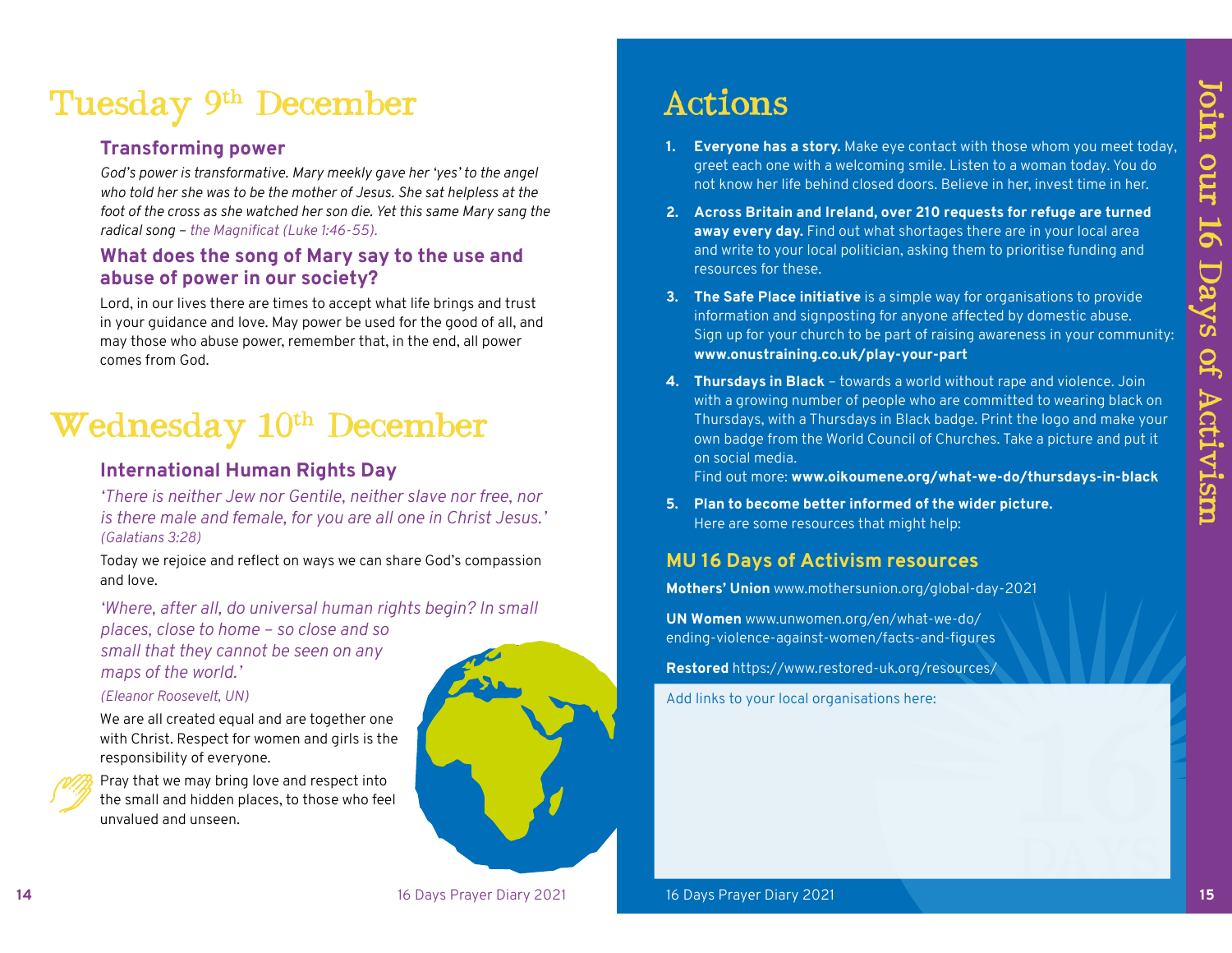# Signposting

Add links to your local organisations here:

# Speaking out makes an impact

*'I was invited to speak at a church service about the 16 Days of Activism campaign and afterwards two people came and spoke to me about the impact my words had had on them.'* 

*'Some months later one of the people contacted me to tell me that she had left an abusive relationship after many years. She had, at last, found the courage to leave and she told me how she was re-building her life. She thanked me for my words. She now wants to help others in a similar situation and is in contact with a women's domestic abuse organisation.' (Diocese in Britain and Ireland)*

# Raising awareness of God-given rights

**Gender-based violence (GBV)** is accepted by some cultures, encouraging men to beat their wives as a sign of manhood. Among the Turkana and Samburu tribes in North Kenya, wife beating is accepted as a form of discipline. It is a cause of many broken marriages, resulting in single mothers raising children after running away from domestic violence.

The Church and Mothers' Union in Kenya assist women with prayers, encouragement, food and clothing. Together with Alice, an MU Community Development Coordinator, MU members give space to schoolchildren during the evenings, as they don't have an environment in their homes in which they can study.

*One cause of GBV is lack of understanding of human rights, which are God-given. As Mothers' Union, we are working hard to change this.*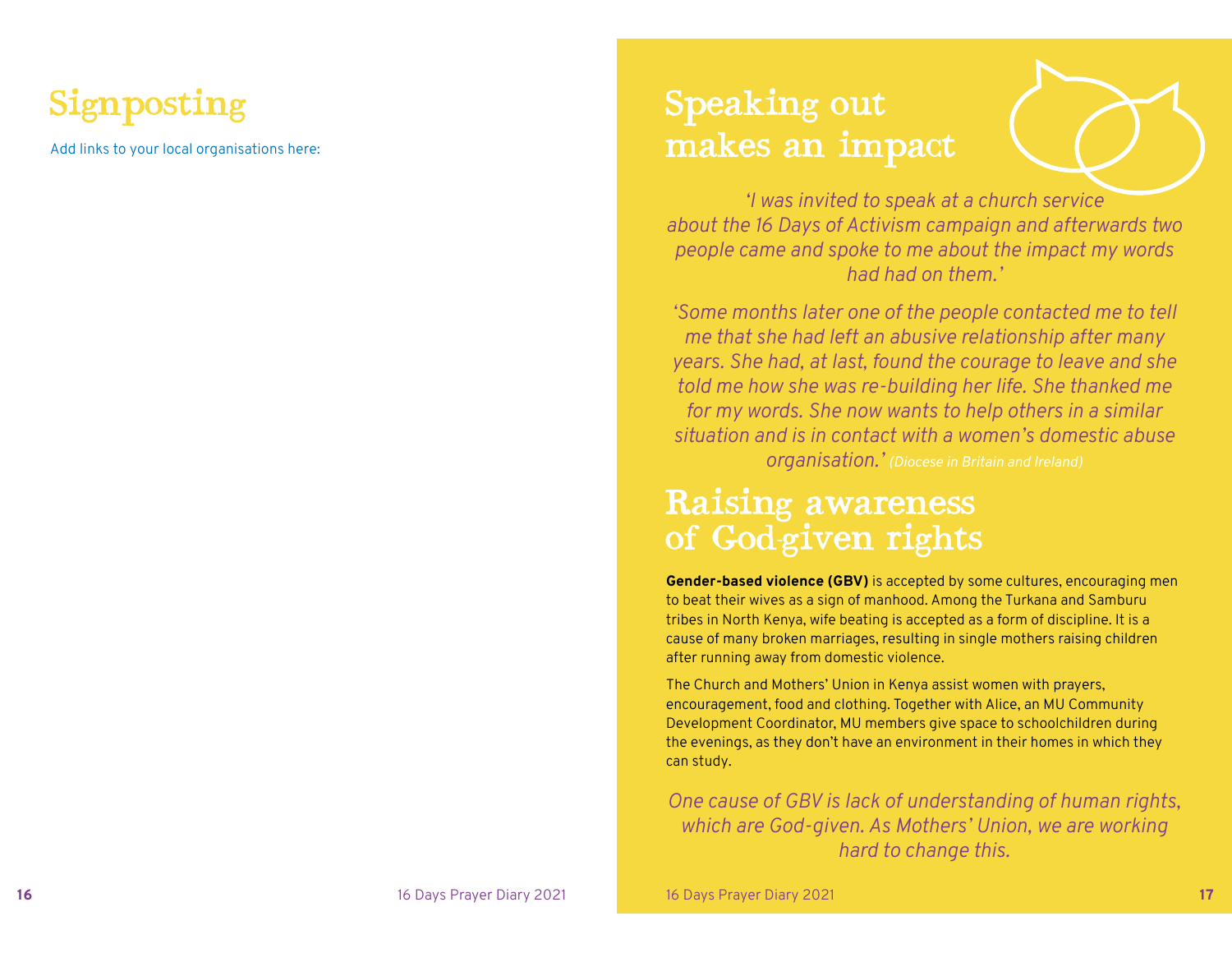

# **A prayer for those working to end sexual**<br> **A prayer for those working to end sexual**<br>
God bless vou with insight to recognise violence **and gender-based violence she with others to the world to combat abuse and violence**<br>the world to continue and violence<br>of the work Mu does and violence<br>of the work more and violence

*God bless you with insight to recognise violence in all its forms, and courage to name it, speaking out for justice. The Lord Jesus bless you with compassion for the vulnerable, and grace to stand with them, sharing his strength. The Holy Spirit bless you with a prayerful heart, and power to breathe peace, transforming the world. The blessing of the holy and glorious Trinity, eternal Wisdom, living Word, abiding Spirit, be among you and remain with you always. Amen.* 

*(With thanks to the Anglican Church of Australia)*

# **The hands and feet of Christ**

*Christ has no body now but yours.* 

*No hands, no feet on earth but yours.* 

*Yours are the eyes through which he looks compassion on this world.* 

*Yours are the feet with which he walks to do good.* 

*Yours are the hands through which he blesses all the world.* 

*Yours are the hands, yours are the feet,* 

*yours are the eyes, you are his body.* 

*Christ has no body now on earth but yours.*

*(St Teresa of Avila)*

Mothers' Union, Mary Sumner House, 24 Tufton Street, London, SW1P 3RB The Mothers' Union, Incorporated by Royal Charter 1926, is a charity registered in England and Wales (Registration No: 240531)

*to see where change needs to be made, to use our voices to challenge injustice in our world.*  to see where change needs to be made, to use our voices to challenge injustice in our world. *May we support people experiencing abuse, enabling them to reach their full potential and*  May we support people experiencing abuse, enabling them to reach their full potential and *Lord, today we make a commitment to take a stand: to say 'no more 1 in 3', to use our eyes*  Lord, today we make a commitment to take a stand: to say 'no more 1 in 3', to use our eyes may we call for change. Amen *may we call for change. Amen*

www.mothersunion.org/global-day-2021 **www.mothersunion.org/global-day-2021** For more information and resources go to For more information and resources go to





*to see where change needs to be made, to use our voices to challenge injustice in our world.*  o see where change needs to be made, to use our voices to challenge injustice in our world. May we support people experiencing abuse, enabling them to reach their full potential and *May we support people experiencing abuse, enabling them to reach their full potential and*  Lord, today we make a commitment to take a stand: to say 'no more 1 in 3', to use our eyes *Lord, today we make a commitment to take a stand: to say 'no more 1 in 3', to use our eyes*  may we call for change. Amen *may we call for change. Amen*

www.mothersunion.org/global-day-2021 **www.mothersunion.org/global-day-2021** For more information and resources go to For more information and resources go to





www.mothersunion.org/global-day-2021 **www.mothersunion.org/global-day-2021** For more information and resources go to For more information and resources go to



**Please detach these book marks to use yourself and**